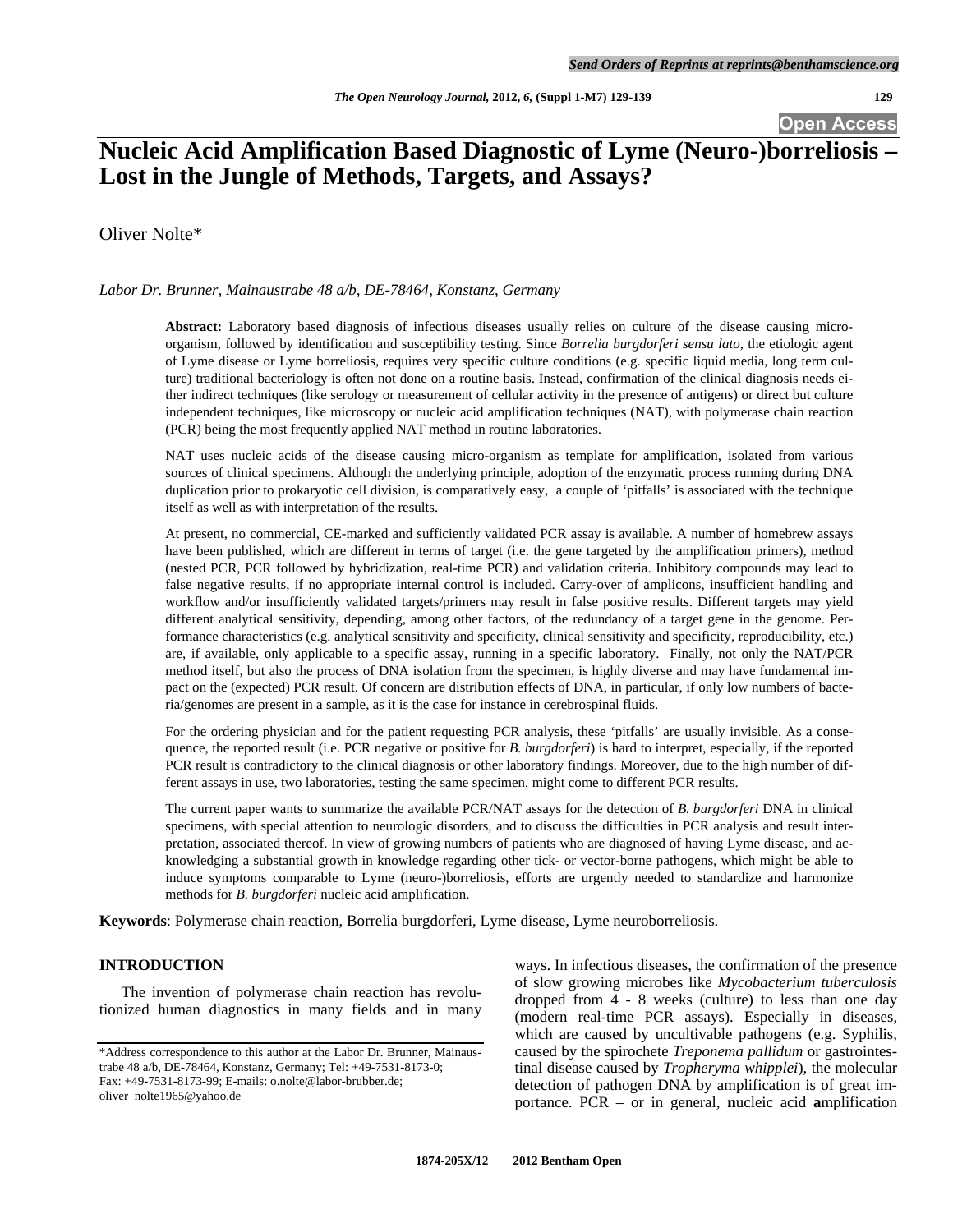**t**echniques, NAT or NAAT – protocols have been developed for a wide variety of pathogenic micro-organisms, and many of these protocols have taken their way into routine diagnostics. Moreover, NATs contribute to unraveling the nature of novel, emerging diseases, as was the case with the very recently identified, tick-transmitted SFTS (severe fever with thrombocytopenia syndrome) virus [1, 2]. Since there is no doubt about the potential and impact of NAT on medicine and, in particular, diagnostics, a couple of obstacles and problems are stunningly still associated with DNA/RNA amplification. The current paper aims to provide a methodological overview and critical discussion about the power, the potentials, limitations and open questions of PCR with special attention to PCR-based diagnosis in Lyme disease patients.

# **POLYMERASE CHAIN REACTION, SOME BASIC REFLECTIONS**

 The underlying principle of PCR is comparatively simple. Mechanisms, which are well known from the DNA duplication prior to prokaryotic cell division, are adapted to synthesize novel DNA molecules *in vitro*. While during replication of DNA *in vivo*, the DNA polymerase needs a short ribonucleic acid oligonucleotide to start with, provided by the enzyme primase (reviewed in [3]), during PCR *in vitro* these starter molecules are synthetic (the oligonucleotide primers). These primers define the starting points for DNA synthesis anywhere on the bacterial genome, regardless of an origin of replication. The use of at least two, freely designable primers is the true power of the invention, since instead of linear duplication logarithmic increase of target molecules is enabled. As a consequence, the extremely low amounts of DNA present in clinical samples and invisible with routine diagnostic devices are pushed beyond the border of visibility, making them detectable by standard gel electrophoresis or by detection of fluorescence, which is emitted during real-time PCR.

 With the advent of thermo stable DNA polymerase, a cyclic temperature profile for

**i)** melting the DNA double strand at 95 C (the original template as well as the newly synthesized amplicons),

**ii)** enabling annealing of the primers at low temperatures (usually between 50 and 60 C) and

**iii)** allowing polymerase to elongate from the primers at ambient (72 C) temperatures, was possible, allowing access of PCR into medical diagnostics [4, 5].

 Meanwhile, important modifications of the original protocol have been developed [\(Table](#page-1-0) **1**) and the whole process of DNA extraction and amplification in a real-time fashion is highly automated.

 Following a steep increase in newly developed PCR applications, published the years after first description, some serious limitations and obstacles became clear. Among those were difficulties, associated with the design of primers and the development of reliable PCR protocols, which are of interest for the technically interested user. A by no means complete collection of critical issues and parameters is provided in Table **2**. In case, FDA (US Food and Drug Administration) cleared or IVD-CE (*In Vitro* Diagnostics Community European) marked assays are used as test format, the

| <b>Assay Format</b>     | Oligonucleotides                                                   | <b>Analysis</b>                                                                                                                                     | Rating                                                                                                                                                                                                                                                                                                                   |
|-------------------------|--------------------------------------------------------------------|-----------------------------------------------------------------------------------------------------------------------------------------------------|--------------------------------------------------------------------------------------------------------------------------------------------------------------------------------------------------------------------------------------------------------------------------------------------------------------------------|
| classical PCR<br>format | 2 primers                                                          | electrophoresis, size of band                                                                                                                       | not appropriate for diagnostics, comparatively low analytical sensi-<br>tivity, high risk of false positive results due to lack of specificity<br>confirmation (band size not indicative for the expected amplicon!),<br>acceptable, if downstream analysis (e.g. hybridization [see next<br>row] or sequencing is done) |
| PCR/hybridization       | 2 primers, one probe                                               | electrophoresis and subsequent<br>blotting, novel formats use reverse<br>blotting (probe immobilized on<br>blotting membrane or solid sup-<br>port) | specificity of the expected band is confirmed by probe hybridiza-<br>tion, hybridization signal enhances sensitivity                                                                                                                                                                                                     |
| nested PCR              | 2 primers first round,<br>2 internal primers<br>second round       | gel electrophoresis, size of band                                                                                                                   | enhanced specificity due to internal primer pairs which act as<br>probes, high risk of contamination (carry over) when opening the<br>tubes of the first round, high analytical sensitivity                                                                                                                              |
| real-time PCR           | 2 primers, fluores-<br>cent intercalating dye<br>(e.g. Cybergreen) | analysis of fluorescence, emitted<br>during DNA-synthesis ("real-<br>time"), no confirmation of band<br>size                                        | enhanced analytical sensitivity due to fluorescence, low contamina-<br>tion risk as being carried out in closed reaction vials, no need to<br>open vials after PCR is finished, low specificity (staining of any<br>double stranded DNA molecule), analysis of melting curves for<br>increase in specificity             |
| real-time PCR           | 2 primers, 1 or 2<br>probes (depending<br>on the actual format)    | analysis of fluorescence, emitted<br>during DNA-synthesis ("real-<br>time"), no confirmation of band<br>size                                        | high analytical sensitivity due to fluorescence, low contamination<br>risk as being carried out in closed reaction vials, high specificity                                                                                                                                                                               |

<span id="page-1-0"></span>**Table 1. Overview Different PCR Formats/Assays**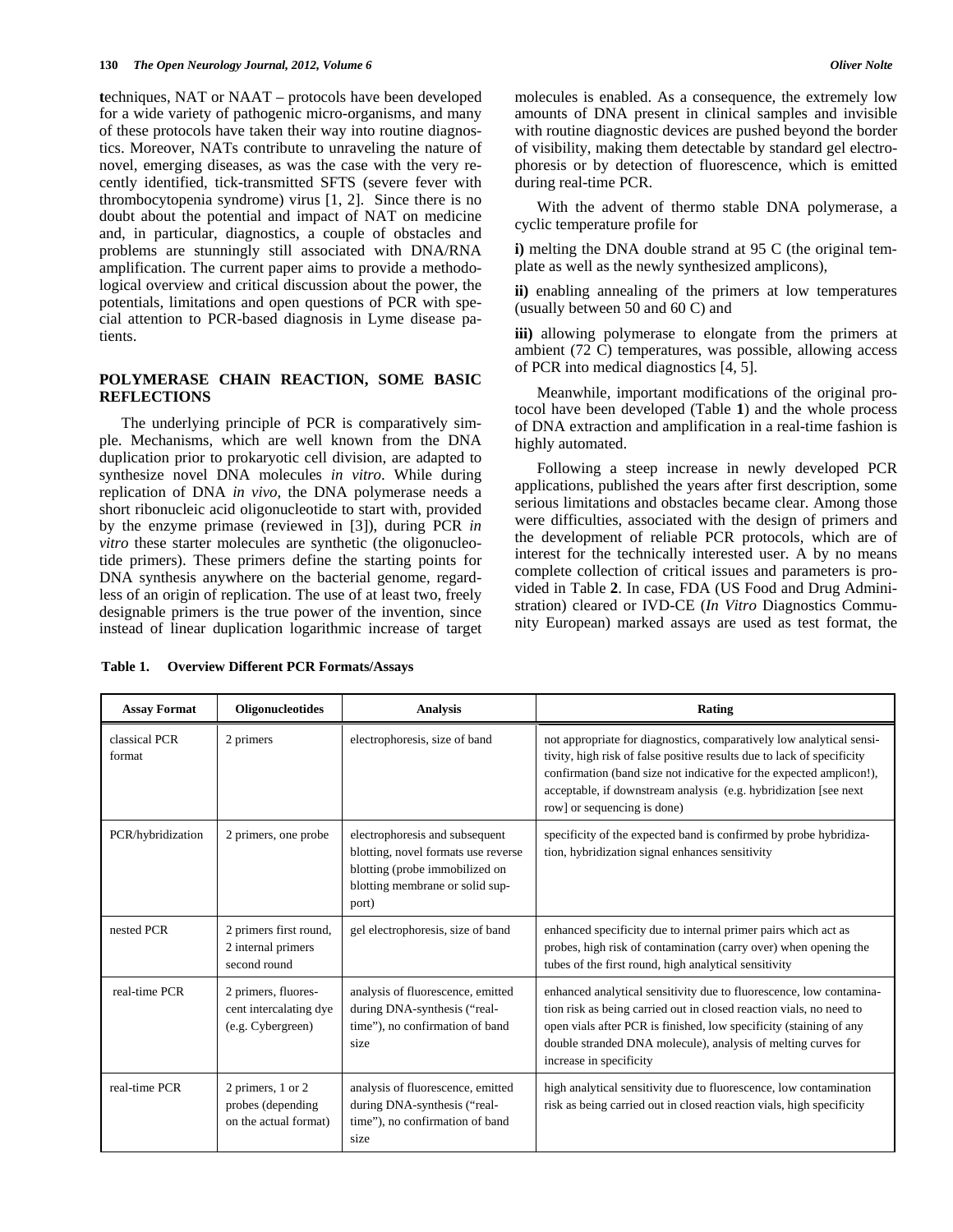#### *Nucleic Acid Amplification Based Diagnostic of Lyme The Open Neurology Journal, 2012, Volume 6* **131**

office physician/general practitioner or the treating physician in a hospital setting does not necessarily need to know about such technical details, since the most critical variables are usually solved by the manufacturer prior to clearance or during routine perfective maintenance. There are, however, things which are important to know to correctly rate a "positive" or a "negative" on the laboratories' report in case, home-brew assays (i.e. laboratory developed and validated PCR formats) are used, as is the case for most if not all *Borrelia* PCR applications. In the following, some critical aspects of "Lyme Borrelia complex" PCRs are discussed.

# **APPLICATIONS AND TARGET GENES**

 Very early after introduction of NAT into medicine, first protocols for the detection of DNA of *Borrelia burgdorferi* were published, e.g. a culture based PCR [6], a PCR for detection of *Borrelia* DNA in erythema migrans [7] or for the diagnosis of Lyme neuroborreliosis [8]. Since *B. burgdorferi sensu lato*, the etiologic agent of Lyme borreliosis (LB, European term) or Lyme disease (LD, US term) is difficult to cultivate, PCR for the detection of *Borrelia* DNA became a favorite technique in the early  $90$ 's of the  $20<sup>th</sup>$ century. Since that time, a couple of different assays have been published, although, unlike for other indications, a commercial, IVD-CE-marked/FDA-cleared and sufficiently validated assay is still not available. A couple of different targets have been addressed by primer/probe combinations, for instance the 16S-gene [9], the *rrf*-*rrl* intergenic region (also knonw as 5S-23S intergenic spacer region) [10, 11], the flagellin gene [12], p66 outer membrane gene [13], the plasmid located *ospA* gene [7], or *Ly*-1 (*rpoC*) [14]. As a consequence, different assays, mostly in house protocols, are in use throughout the laboratories. This lack of standardization is not only an academic problem but actually contributes to the difficulties in diagnosing LB/LD and to define clear parameters for case definition based on the direct detection of the pathogen.

## **"HOME-BREW-ASSAYS"**

 In the early days of PCR, individual, home-brew protocols were used (i.e. each laboratory performed its own in house tests with its own primer pairs and protocols) but the number of available test components (i.e. consumables, extraction chemistry, amplification chemistry like nucleotides, polymerases and primers) was limited. With the increasing use of NAAT tests applied in infectious disease diagnostics, two developments have run in parallel: more and more companies provided consumables, enabling researchers and diagnosticians to tailor specific applications, and the increased workload due to increased use of NAAT in diagnostics forced laboratory staff and companies to think about methodological standardization and automation in order to allow for medium and high throughput diagnostics. A previously laborious procedure, the extraction of the nucleic acids from the specimen, was transferred from manual isolation (i.e. phenol/chloroform extraction and ethanol precipitation) to more standardized extraction over silica columns (i.e. for each patient the same amount or volume of specimen was extracted in always the same matter). Soon, the researcher or diagnostician had to choose from a plethora of different assays, available [15]. Following the increasing use of PCR in diagnostics, manufactures started to automate DNA extraction. Nowadays, two dozen or more instruments are on the market, allowing for (semi-)automated nucleic acid extractions from divers starting material and in each case with divers extraction kits for specific applications. This means that neither extraction nor amplification is really standardized. A high degree of standardization and comparability is only achieved when using IVD-CE-marked or FDA cleared assays for the detection. This is, for instance, the case with virus load determination in HIV diagnostics [16] for which highly standardized extraction and amplification protocols from two main manufacturers are available. For Lyme borreliosis diagnostics, however, no such assay is currently on hand, and published results of home-brew-assays are hard to compare. This may be exemplified by two PCR investigations, done 10 years apart from each other. GOOSKENS *et al.* (2006) [17] detected *Borrelia* DNA in 50% of CSF-samples with pleocytosis but only in one CSF out of 15 (7%), obtained from patients without pleocytosis but with neurological symptoms of Lyme disease and positive serology (PCR: *ospA* PCR, 500 µL CSF, 100 µL elution, real-time assay). Six of 16 (38%) CSF from patients with acute Lyme neuroborreliosis (14/16 with pleocytosis) but 25% of 44 CSF of patients with chronic neuroborreliosis yielded amplification with one of two slightly different *ospA* PCR's (PCR: 100 µL CSF, 30 µL elution, hybridization with radiolabeled probe) in the study of NOCTON *et al.* (1996) [18]. One reason, among others, for the different sensitivity of both PCR might be the primer pair chosen, with the older primer pair [18] being the less specific one, as shown later in this paper.

## **LYME BORRELIOSIS/LYME DISEASE**

 Lyme borreliosis is without any doubt the most frequent bacterial disease, transmitted by an arthropod vector in Europe. However, since the disease is not always manifested with its characteristic symptoms, the actual incidence, even in countries were a compulsory registration exists, remains largely unclear. Improvements in diagnostics could contribute to better mapping the actual incidence of the disease. However, a general increase in the number of reported cases is obvious, as it is the case for the geographic area, in which LB is endemic [19]. While this increase might be a consequence of higher awareness, a true change in epidemiology cannot be ruled out.

 The complex background of the multiorgan infectious disease LB is discussed elsewhere in this supplement. It should be noted, however, that beside some characteristic clinical manifestations and a couple of clear laboratory parameters, many patients suffer from more or less nonspecific symptoms, making a clinical, i.e. symptom based diagnosis difficult. In some cases, definite diagnosis of (neuro-)borreliosis is further hampered by a lack of indicative laboratory findings (e.g. lack of specific antibodies in serum and/or CSF, absence of pleocytosis). This has caused debate, what is an accepted case of (neuro-)borreliosis and what is more likely another infectious disease. A problem regularly encountered is the question whether a patient suffers (neuo-)borreliosis or if a different diagnosis is more likely, including the conclusion that the actual symptoms being observed might be the result of a non-infectious, per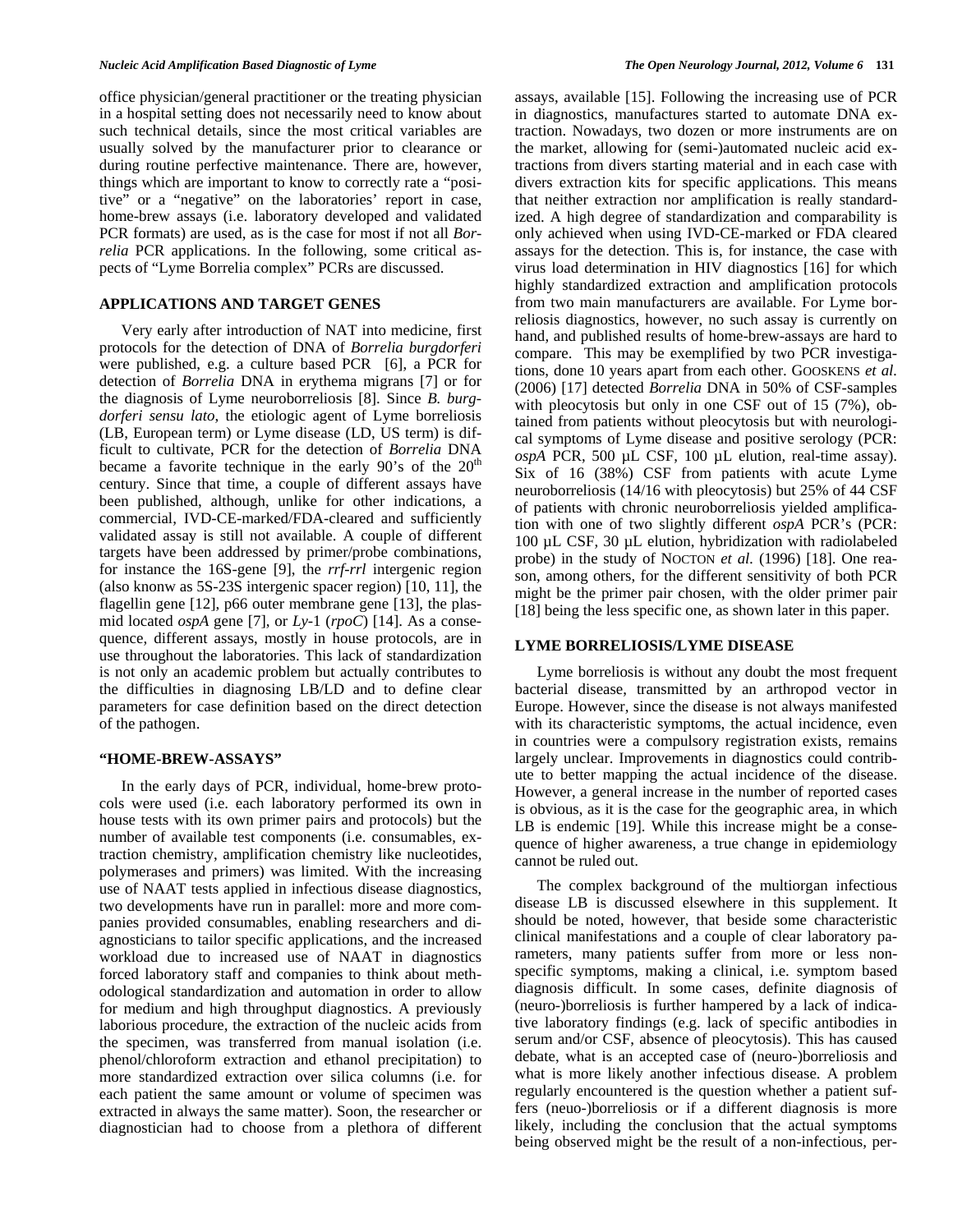haps mentally driven disorder. Enabling general practitioners and hospital physicians to draw the correct conclusion and the exact diagnosis for the patient is the challenge of laboratory medicine.

 In case of infection or disease, *B. burgdorferi sensu lato* can be found in virtually any organ and any part of the human body, depending on the actual manifestation of Lyme disease. However, the amount of detectable bacteria in a given compartment of the body may be very low, and sometimes even too low to be actually detected by PCR.

#### **Borrelia Burgdorferi Sensu Lato**

 The genus *Borrelia* can be divided into the relapsing fever group and the borreliosis group. SATZ (2010) [20] lists twelve *Borrelia* species as belonging to the borreliosis group (commonly referred to as *B. burgdorferi senus lato*) and an additional three species, causing borreliosis in animals, only. Two of these (geno-)species, *Borrelia bissettii* and *Borrelia andersonii*, are not listed in the "list of prokaryotic names with standing in nomenclature" (LPSN) [21], while an additional species, *Borrelia bavariensis*, proposed recently [22] is neither mentioned in [20] nor in the LPSN [21] as being an accepted species. Newly described and mentioned in the LPSN are *Borrelia americana* and *B. carolinensis* [23, 24] which are also listed in a current review [25], which includes 18 species in the "Lyme *Borrelia* complex".

 Although the *B. burgdorferi senu lato* complex is large in terms of the number of described genospecies, only a few of them are indeed associated with LB/LD. These are the classical three genospecies *Borrelia burgdorferi sensu stricto*, *Borrelia garinii*, and *Borrelia afzelii*. In recent years it became evident, that a fourth species, *Borrelia spielmanii*, is causing disease, too. Three further species have been found in single LB cases, namely *Borrelia valaisiana*, *B. bissettii* and the recently described *B. bavariensis*. The taxonomic status of the latter, i.e. whether being a true species [22] or only a subtype of *B. garinii* is still subject of debate.

As a consequence, primers or primer/probe systems for amplification of borrelial DNA need to be specific for the relevant *Borrelia* species, or, if not, further characterization of amplicons is required (i.e. by sequencing). This may exemplified by the widely distributed "tick PCR" (a PCR which is applied to tick extracts to screen whether a tick was positive for *Borrelia* or not). Use of broad reactive primers like  $5S - 23S$  rDNA intergenic spacer specific primers [10, 11] may pose the risk of leading to positive results even in the presence of non–pathogenic *Borrelia* or *Borrelia* for which the actual pathogenicity or degree of virulence is not known. This has been shown in our lab, when we demonstrated that by using the mentioned primer system DNA of the *Borrelia* LB2001 complex (related to a group of nonvirulent/non-pathogenic relapsing fever spirochetes) could successfully amplified from ticks, removed from humans in the South-Western parts of Germany (unpublished results). On the contrary, PCR assays targeting conserved regions only available in the classical three *Borrelia* genospecies are prone to fail amplification in cases, in which one of the newly described pathogenic *Borrelia* is associated with disease.

## **PRIMER SEQUENCES**

 Many of the available PCR protocols have been published a couple of years ago, sometimes soon after introduction of PCR into routine diagnostics. Since the primers define the specificity of the PCR they need to be designed and validated with care to avoid non-specific binding, leading to false positive or false negative PCR results [26, 27]. For the current paper, two primer pairs, one for a genomic and one for a plasmid encoded target were chosen and checked for specificity by using the NCBI BLAST tool (available online: http://blast.ncbi.nlm.nih.gov/Blast.cgi; option nucleotide blast), by BLASTing the primer sequences against the nucleotide collection (nr/nt), excluding models (XM/XP) and uncultured and/or environmental sample sequences.

 The *Ly*-1 primers (which actually bind to *rpoC*, a subunit of RNA polymerase and thus a genomic target [14]) were found to be specific for *B. burgdorferi*, *B. afzelii*, *B. garinii*, thus still being useful primers for amplification. One of the primers, specific for the plasmid encoded *ospA* (OspA18-39) [28], binds in silico to the genus *Borrelia*, but also *Bacillus thuringiensis* genome, *Arabidopsis thaliana*, *Vitis vinifera*, *Medicago truncatula*, the human chromosome 14, but shows reduced sequence homology (i.e. a couple of mismatches) even to a large number of *Borrelia* sp. isolates. Since further conditions like  $MgCl<sub>2</sub>$  concentration, primer concentration, annealing temperature and even the type of polymerase used may influence and contribute to the specificity of a PCR (Table **2**), a less specific primer like OspA18-39 poses the risk of non-specific amplification. Interestingly, two cases of false positive *Borrelia* PCR discussed in the literature [26, 27] both could be linked to *ospA*-PCRs. Although the reason for the misleading results is not clear, primers must not only be screened for specificity during development of an assay but also on a regular basis (e.g. annually), to avoid false positives.

 Actually, the problem of older primer sequences is that the primers were designed and validated at that time on the basis of a very few, some from nowadays perspective even bad, sequences. Consequently, before using these primers in an own assay the oligonucleotide sequences should be checked carefully against available sequences. One of the *ospA*-primers published in 1991 [7] for instance aligns perfectly with some American *Borrelia ospA* sequences and some *B. valaisiana* sequences. To the majority of *ospA* sequences available today, however, these primers won't fit. In order to check for the accuracy of *ospA*-primers, a couple of published primer were aligned with the MEGA 5.0 software [29] to 43 publicly available *ospA*-sequences from *B. burgdorferi* s.s. (13), *B. afzelii* (10), *B garinii* (1), *B. valaisiana* (11), *B. spielmanii* (3), *B. japonica* (4) and *Borrelia* species (1) and checked for the number of mismatches (Table **3**). Only the most recent primer pair used by GOOSKENS *et al* (2006) [17] was found able to detect virtually all know *Borrelia ospA* sequences, using this *in silico* approach. Interestingly, the reported PCR assay showed a comparatively high sensitivity in CSF specimens with pleocytosis, although rather low volumes (500 µL) were used for extraction.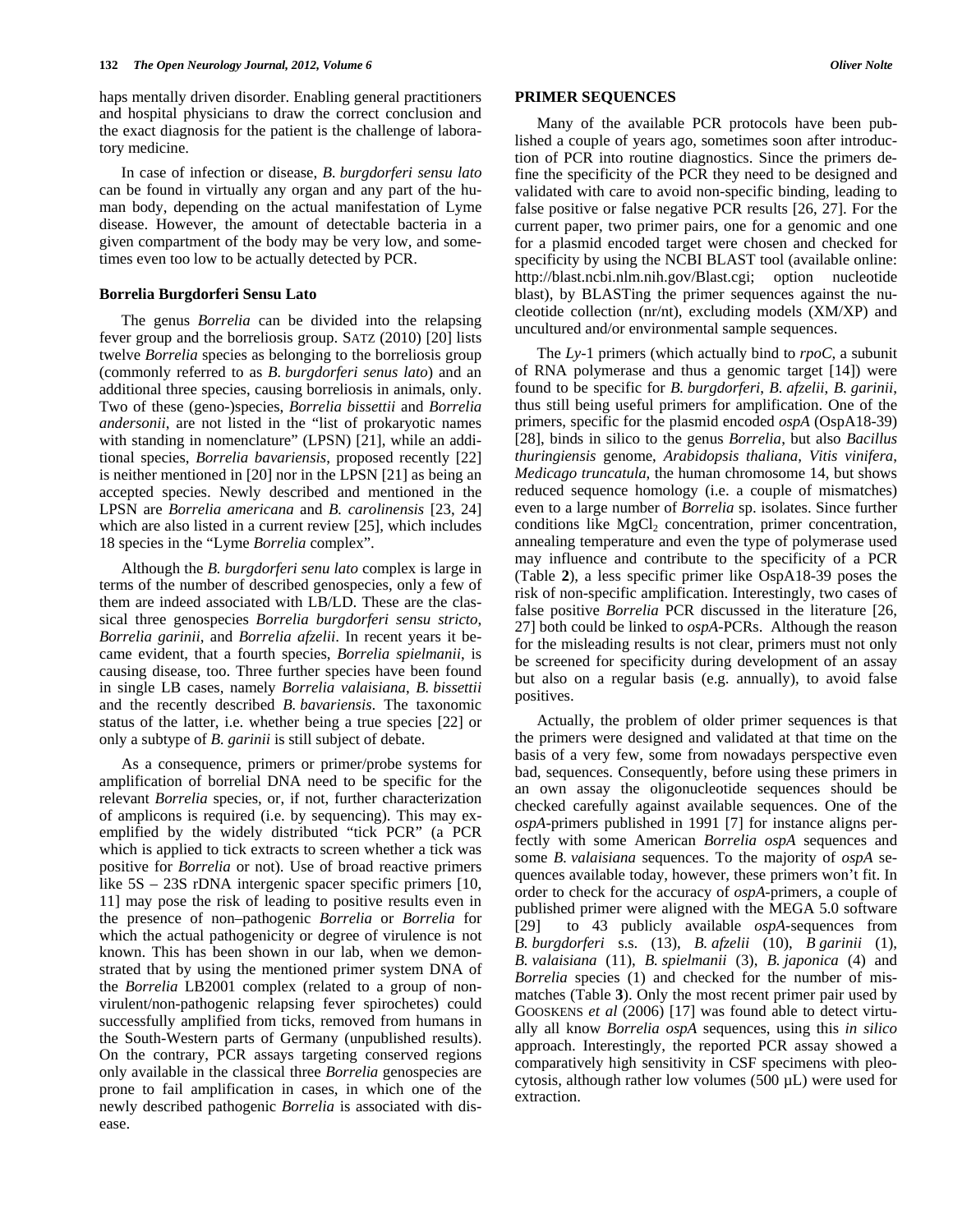# **Table 2. Parameters Which have Significant Effects on the Performance of PCR Reactions, with Special Emphasis on** *Borrelia* **PCRs. The Table Mostly Reflects the Authors Experience, Some Aspects are in Addition Cited from Other Publications [42, 53, 54, 55]**

| Parameter         | <b>Critical Issues</b>                                                                                                                                                                                                                                                                                                                                                                                                                                                                                                                            |  |  |  |
|-------------------|---------------------------------------------------------------------------------------------------------------------------------------------------------------------------------------------------------------------------------------------------------------------------------------------------------------------------------------------------------------------------------------------------------------------------------------------------------------------------------------------------------------------------------------------------|--|--|--|
| sample volume     | definition of a minimum volume required to meet the minimum amount of genomes required for reproducible amplification<br>٠<br>results,                                                                                                                                                                                                                                                                                                                                                                                                            |  |  |  |
|                   | for samples with low cfu load, 1 mL should be the minimum amount of sample to start with<br>$\bullet$                                                                                                                                                                                                                                                                                                                                                                                                                                             |  |  |  |
| sample type       | although DNA can be extracted from virtually any clinical specimen, some limitations exist:                                                                                                                                                                                                                                                                                                                                                                                                                                                       |  |  |  |
|                   | tissue samples fixed with formaldehyde are generally less favorable than native specimens,<br>$\bullet$                                                                                                                                                                                                                                                                                                                                                                                                                                           |  |  |  |
|                   | the specimen should be taken from a site where an infection is likely<br>$\bullet$                                                                                                                                                                                                                                                                                                                                                                                                                                                                |  |  |  |
| extraction method | extraction kits or methods of different suppliers may not be comparable, DNA extracted with one procedure might lead to<br>$\bullet$<br>optimal amplification in a given PCR while an extract of the same specimen but extracted with a different procedure might fail<br>to yield amplification                                                                                                                                                                                                                                                  |  |  |  |
| target            | target must be sufficiently conserved to allow amplification of every isolate of the clinically relevant species but should be<br>٠<br>sufficiently low conserved to allow for discrimination between clinically relevant and irrelevant species                                                                                                                                                                                                                                                                                                  |  |  |  |
|                   | redundant targets may be of advantage (although the analytical sensitivity can't be less than one genome per PCR)<br>$\bullet$                                                                                                                                                                                                                                                                                                                                                                                                                    |  |  |  |
|                   | targets which are encoded on genomic DNA seem to be superior over plasmid encoded targets since the faith of plasmids<br>$\bullet$<br>following cell death is even less clear than for genomic DNA                                                                                                                                                                                                                                                                                                                                                |  |  |  |
|                   | a mRNA based target offers the opportunity to discriminate between "DNAemia" (simple presence of DNA) and true coloni-<br>$\bullet$<br>zation/infection                                                                                                                                                                                                                                                                                                                                                                                           |  |  |  |
| template DNA      | inhibitors may be present even after extraction with commercial kits (for instance due to an excess amount of eukaryotic<br>$\bullet$<br>DNA, which might lead to inhibition of PCR), the use of wrong containers may also lead to inhibition (heparinized blood has<br>a higher risk of causing subsequent inhibition than citrated blood or blood with EDTA as anticoagulant),                                                                                                                                                                  |  |  |  |
|                   | the volume of template used for amplification is critical: if low numbers of target DNA are expected, volumes of 10 µl up to<br>$\bullet$<br>$30 \mu L$ of template DNA may be advisable                                                                                                                                                                                                                                                                                                                                                          |  |  |  |
| primers           | primers are the most critical components of PCR applications since they define specificity;<br>$\bullet$                                                                                                                                                                                                                                                                                                                                                                                                                                          |  |  |  |
|                   | annealing characteristics greatly influence sensitivity (lower annealing temperature increase non-specific binding while higher<br>$\bullet$<br>temperatures impede binding even to the matching target sequence),                                                                                                                                                                                                                                                                                                                                |  |  |  |
|                   | annealing is influenced not only by the annealing temperature but also by the chemistry of the PCR reaction (e.g. the primer<br>$\bullet$<br>concentration itself, the concentration/amount of template DNA present, MgCl <sub>2</sub> concentration, presence/absence of glycerol or<br>other components);                                                                                                                                                                                                                                       |  |  |  |
|                   | mismatches in primer sequence compared to target sequence may lead to reduced analytical sensitivity and specificity (mis-<br>$\bullet$<br>matches in the central part of primers may show moderate effects, 5' mismatches may be without effect, depending on the<br>length of the primer whereas 3' mismatches can be detrimental (the correctly positioned 3' end with its free 3' hydroxygroup<br>is essential for elongation by DNA polymerases),                                                                                            |  |  |  |
|                   | primers may form hairpins, dimers or multimers, depending on the sequence and the PCR-conditions,<br>٠                                                                                                                                                                                                                                                                                                                                                                                                                                            |  |  |  |
|                   | multiple primers as in multiplex PCR's may reduce analytical sensitivity;                                                                                                                                                                                                                                                                                                                                                                                                                                                                         |  |  |  |
|                   | primer sequences should be checked in silico (BLASTing against nucleic acid sequence databases) on a regular basis to ensure<br>$\bullet$<br>specificity (newly published sequences may not be targeted by primers due to genetic variations or novel strains/variants de-<br>tected; also, newly published sequences of, for instance, saprophytic bacteria might cause concern, that cross-reaction might<br>be possible under certain circumstances; primer sequences should be than adapted accordingly and the PCR needs re-<br>validation!) |  |  |  |
| PCR chemistry     | in addition to $MgCl2$ a couple of components have influence on the amplification efficacy; some additives may augment<br>$\bullet$<br>amplification while other may increase specifity.                                                                                                                                                                                                                                                                                                                                                          |  |  |  |

# **PLASMIDS OF BORRELIA**

 The genus *Borrelia* is belonging phylogentically to the Gram-negative bacteria and here into the order Spirochetales. Close relative is the Genus *Treponema* with the syphilis causing spirochete *T. pallidum*. At this time, a couple of whole genomes of *B. burgdorferi sensu stricto* as well as genomes of *B. garinii* and *B. afzelii* have been sequenced with the genome sequence data being available in public databases. It is likely that in the near future more genomes will become available, in particular for those *Borrelia* species which are currently not sequenced. The genomes of the sequenced *B. burgdorferi* are comparatively small, being less than 1 million bp in size. However, some genospecies of the complex have accumulated extra genetic material in the form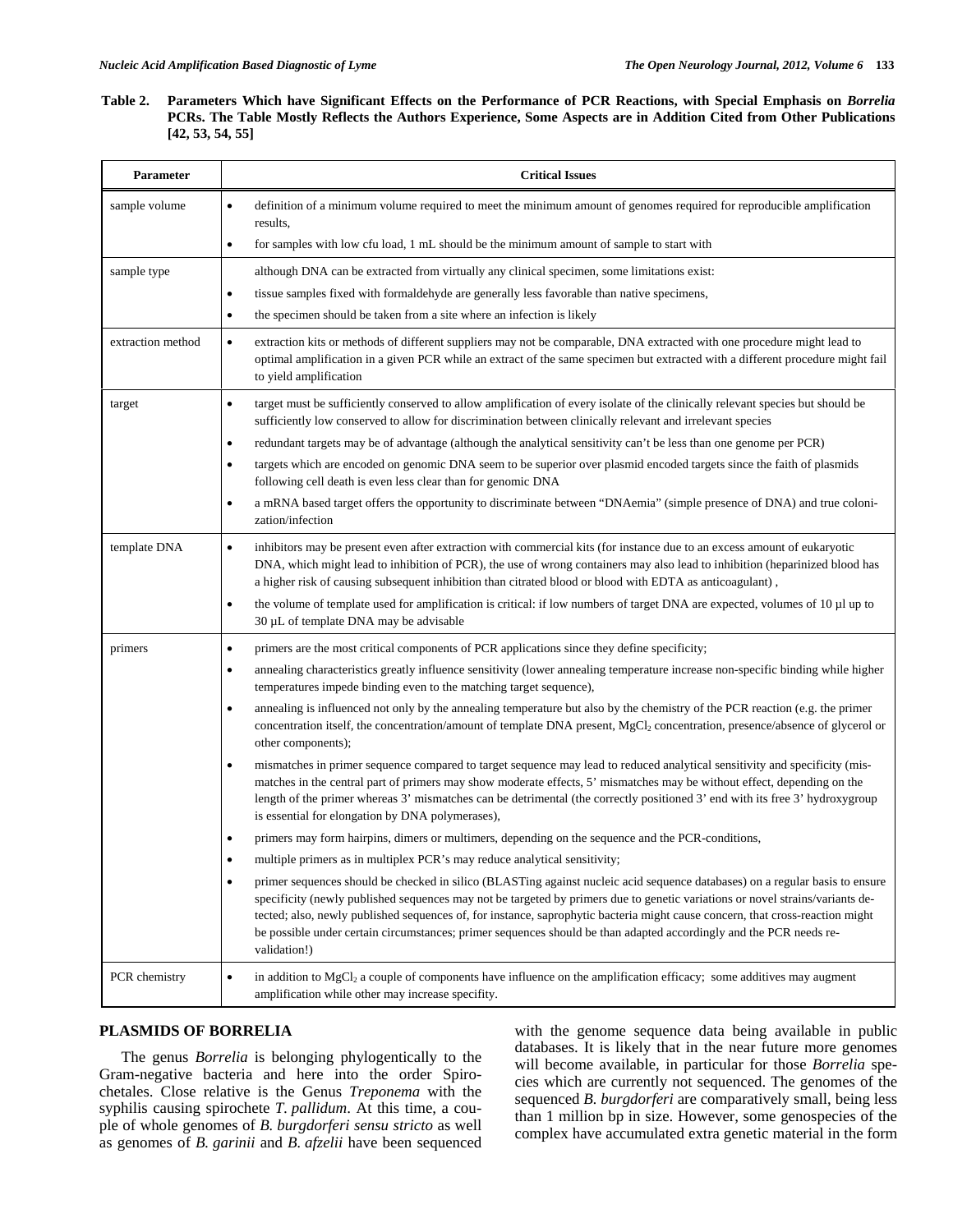of up to twelve linear and nine circular plasmids, which can account for up to another 600.000 bp, a phenomenon nearly unprecedented in the bacterial kingdom [30].

## **TARGET IMBALANCE**

 Some plasmids may be single copy plasmids while other plasmids may be present in more than copy per *Borrelia* cell. Consequently, a plasmid target based PCR would have a higher chance of yielding a positive result than a single copy gene, located on the bacterial chromosome. This was shown as early as 1994 [9] and was named 'target imbalance'. In culture negative clinical specimens of 19 patients, plasmid encoded targets (*ospA*/*ospB*) were detected by PCR in each case, while PCR for the 16S target yielded amplification in eight, and PCR targeting the flagellin gene in nine cases (eleven specimens positive in one of both PCRs). The authors concluded that "the most sensitive and reliable targets for PCR detection of *B. burgdorferi* lie on extrachromosomal elements" [9] although they acknowledged that plasmids may be released in membrane vesicles released by *Borrelia* [31].

# **PLASMIDS AND GENOME PLASTICITY**

 Many of the plasmids occurring in species of the "Lyme complex *Borrelia*" are already sequenced. Nevertheless, novel variants of plasmids are described in the most recent literature as was the case for a large linear plasmid of *B. spielmanii* [32], a genospecies which appears to be associated with skin manifestations [33]. At least during prolonged culture and repeated passage, *Borrelia* might even loose plasmids [34], illustrating both, the high genetic diversity of the complex as well as the urgent need for more research in order to get a more detailed and comprehensive view about the genetic material and genomic plasticity of the *B. burgdorferi* complex.

 PCR assays have been described for both, plasmid coded targets and targets located on the borrelial chromosome. Plasmids in general constitute additional genetic material and a given bacterial species may acquire plasmid DNA from external sources or *via* direct transmission from a donor bacterium. Hence, many plasmids are mobile and may easily be transferred between strains of a particular species. Some plasmids, however, are even more promiscuous, as is the case with the  $blaNDM_{-1}$ , conferring the ß-lactam resistance of New Delhi metallo-ß-lactamase-1 type. NDM-1 was first reported from a *Klebsiella pneumoniae* but has spread into virtually all members of enterobacteriaceae and the nonfermenter within only three years, illustrating the capacity to not only cross a species- but also a genus-border (discussed in [35]).

 For the *ospC* coding plasmid transferability by means of lateral gene transfer within the *B. burgdorferi* complex has been shown [36], although the exact mechanism, by which genetic material is exchanged, remains unknown. Since plasmid containing membrane blebs are released by *Borrelia* [31, 37] a potential vehicle for genetic exchange might already be identified. If, however, for instance the *ospA* carrying plasmid of *B. burgdoferi* would be transferable, this would have great impact on the interpretation of PCR results.

 Associated with the question of plasmid mobility is the possible persistence of plasmid DNA in tissue or body fluids. Once a *Borrelia* infection is successfully fought by the immune system, the cellular debris is cleared from the body. Many authors have shown, that during the course of an infection, *B. burgdorferi* PCR from urine is positive [38-41]. Genomic DNA, however, can be detected even after clearance of infection. LI *et al.* (2011) [42] reported in patients with antibiotic-refractory arthritis persistent genomic DNA causing positive PCR for up to 11 month. The authors used a smart approach in which they not only looked for genomic DNA but also for (instable) mRNA, which can be assumed to be present only during active borreliosis (see below). At least at this time, persistence of plasmids after clearance of *Borrelia* infection cannot be excluded with sufficient reliability. This would probably mean that even in cases in which *Borrelia* infections may not have caused disease, a plasmid-based PCR (i.e. a PCR targeting *ospA* or *ospB*) would stay positive for an unknown period of time.

## **DNA VS. mRNA**

 The persistence of DNA (either as 'dead' microorganisms in tissue or phagocytic cells, as DNA remnants in tissues or fluids, or as DNA containing membrane vesicle) raises a couple of questions. What is the actual relevance of detected DNA by means of a positive PCR? Is a positive amplification a true or reliable surrogate for active disease/infection? What, if a PCR signal is only a result of remnant DNA, comparable to what is known as DNAemia in molecular sepsis diagnostics [43] and how can 'dead DNA' be discriminated from vital or at least living microorganisms? Recently, Li *et al.* (2011) [42] reported that in eight of eleven samples from erythema migrans not only *Borrelia* DNA was amplified but also *Borrelia* specific messenger RNA (mRNA). In eleven samples from synovial fluids, however, no mRNA was detected. While DNA is comparatively stable, mRNA is a transient molecule with short half-life, synthesized more or less continuously by RNA-Polymerase during protein biosynthesis [44]. Consequently, the detection of this molecule rules out the presence of remnant DNA ("DNAemia"). This approach is truly worth to be further investigated. Although laborious and not suitable for routine application at this time, (co-)amplification of mRNA would be a true surrogate marker for active infection. Whether an infection is the reason for the observed symptoms or disease remains a question of clinical diagnostics in anyway.

## **DNA EXTRACTION**

 The extraction of nucleic acids from the clinical specimen is one of the most critical issues, since the amount and the quality of target DNA yielded determines the outcome of the PCR process. Target DNA may be lost during extraction or poor extraction procedures may yield DNA 'contaminated' with inhibitory components. Although standardized procedures are available, e.g. the column based technologies, the magnetic bead based separation and others there is indeed a lack of standardization in the procedures for nucleic acid isolation. A recent market analysis of the 'Laborjournal', a German lab magazine, revealed more than 40 differ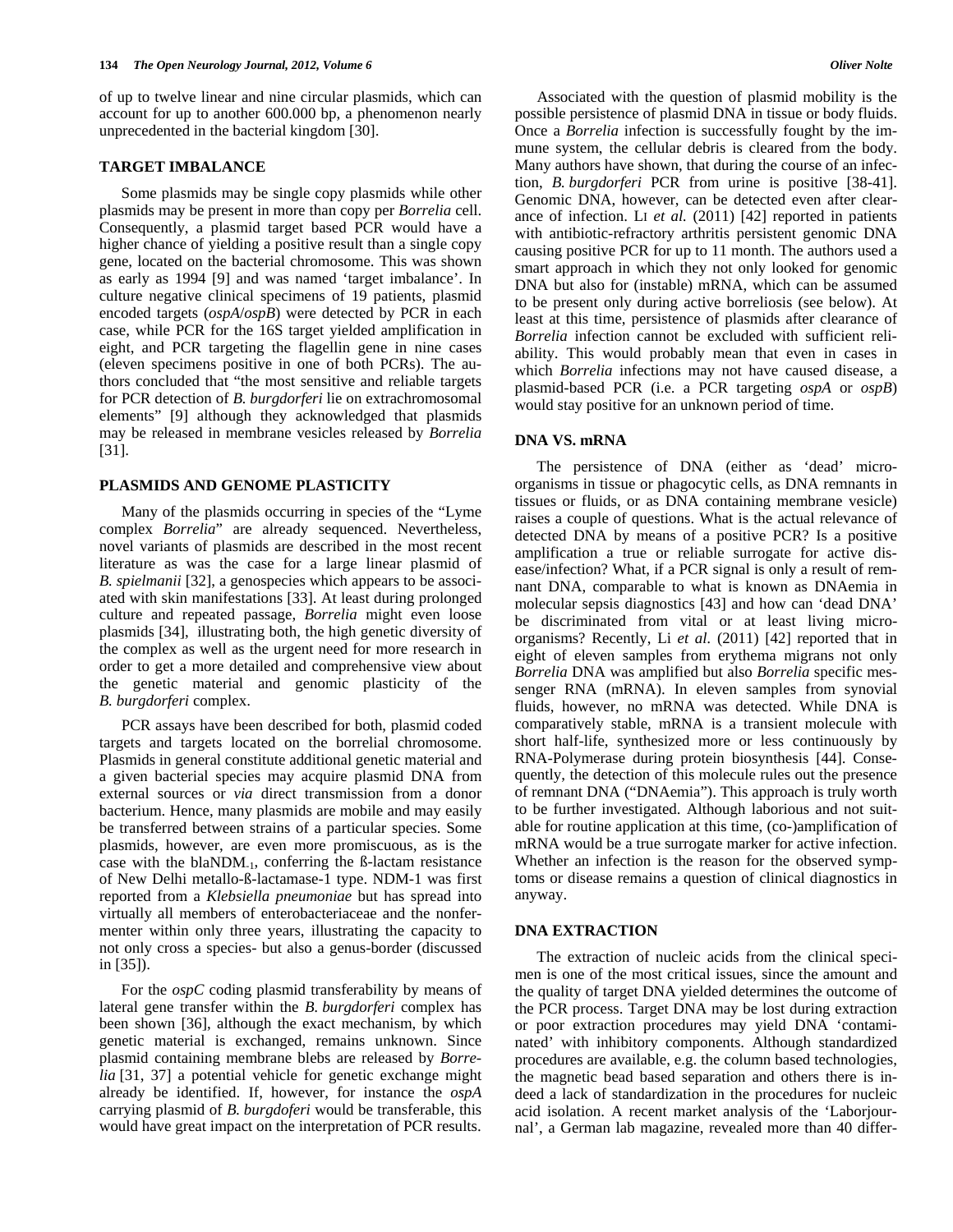**Table 3. Specificity of Published** *ospA* **Primers.** *OspA* **Specific Primers Available from the Literature (Reference in Column 1) were Aligned Against 43** *ospA* **Sequences of Different** *Borrelia* **Species, Using MEGA 5.0 Software (TAMURA** *et al* **2011). Bold Faced Upper-case Letters (A/T/C/G) Indicate that the Particular Base Matches to All 43 Aligned Sequences While Lower Case Standard Letters (a/t/C/g) Indicate that There is a Mismatch with at Least one Sequence of the Alignment; r/R Means Degenerated Base Position C or T, the Elongation Direction is Indicted by ►or ◄. The Primer Sequences were Taken from the References but Adjusted (i.e. Reversed) where Necessary to Fit for the MEGA Alignment. Primer Names as Given in Column 2 are Taken from the Original Publications. In the Last Column, a Comment is Which Provides Additional Information about the Specificity, i.e. if A primer Pair was Designed Specifically for a Subset of** *Borrelia* **Isolates** 

| <b>Authors [Reference]</b>               | <b>Primer Names</b>                                                        | <b>Primer Names/Sequences</b>                                                                                      | <b>Comment</b>                                                                                                                                                                                                                                                                                     |
|------------------------------------------|----------------------------------------------------------------------------|--------------------------------------------------------------------------------------------------------------------|----------------------------------------------------------------------------------------------------------------------------------------------------------------------------------------------------------------------------------------------------------------------------------------------------|
| Guy & Stanek 1991 [7]                    | primer pair 1<br>$N1$ :<br>C1:<br>primer pair 2<br>$N2$ :<br>$C2$ :        | GAGCTtAAAGGAACTTCTGATAA<br><b>«ACAATTACagTacAAcaaTAc</b><br>AtGGaTCtGGagtaCTtGAA▶<br><b>A</b> qAaGqaactqtTacTttaaq | The primer/probe system is adapted to American<br>B. burgdorferi isolates, to which all oligonucleo-<br>tides show 100% identity.                                                                                                                                                                  |
| Demaerschalck et al. [56]                | OspA_fw:<br>$OspA_{IV}:$                                                   | aATAGGTcTAaTAatAGCCTTAATAGC▶<br>◀ tTtTcAAAGAAGATGgcaaAACAc-<br>TAG                                                 | The primers are specific for the three 'classical'<br>genospecies, when aligned only to them the number<br>of mismatches is 2 for OspA_fw and 4 for<br>OspA_rw.                                                                                                                                    |
| Gooskens et al. [17]                     | <b>BORs:</b><br><b>BORas:B</b><br>OR-TQ (probe):                           | ATATTTATTGGGaATAGGTcTAaTAT<br>◀CTTGTAAGrAAAGAAAAaqAcAAaG<br>AAqCAAAATGTTAGCaqcCTtGA                                |                                                                                                                                                                                                                                                                                                    |
| Nocton et al. [57]                       | OspA4:<br>OspA2:<br>$OspA3(probe)$ :                                       | CtgcagctTGGaattcaggcacTtc▶<br>Ggtcagcagttgaaattacaaaac<br>CagTacAAcaaTAcgACtCaaatGgc                               | The primer/probe system is adapted to American<br>B. burgdorferi isolates, A3 and A4 show 100%<br>homology, while A2 has two mismatches. The<br>shown primer/probe system is Set 1 in the original<br>publication of 1994                                                                          |
| Nocton et al. [57]                       | OspA149:<br>OspA319:<br>OspA6'(probe):<br>OspA6 $(2nd$ probe):             | ATGAAAAAATATTTATTGGGaAT<br>◀ ACAGTAGACAAgcTTGAgcTtAAAG<br>GCATGtAAqCAAAATGTTAGC<br>ATTGGGAATAGGTCTAaTATtAGCCT      | The primer/probe system is also adapted to Ameri-<br>can B. burgdorferi isolates, A319 has one mis-<br>match, A6 two while A149 and A6' show 100%<br>homology. Primer/probe system OspA149/319/6' is<br>Set 2 in the original publication of 1994, while<br>OspA149/319/6 is Set 3                 |
| Priem et al. ("ospA"-<br>primers) [28]   | outer primer 1:<br>outer primer 2:<br>nested primer 1:<br>nested primer 2: | GGGaATAGGTcTAATATTAGCc▶<br>◀ acTtccACttTAACaaTTagTq<br>gCAAAATGTTAGCagcCTtGAt▶<br>◀ GGAACcAqACTTGAATAcaCAq         | The primer/probe system is also adapted to Ameri-<br>can B. burgdorferi isolates, all but nested 2 show<br>100% homology, nested 2 displays 2 mismatches.                                                                                                                                          |
| Priem et al. ("ospA/B"-<br>primers) [28] | outer primer 1:<br>outer primer 2:<br>nested primer 1:<br>nested primer 2: | TTGTAAgCAAAGAAAAaaA<br>◀ ttaaaaacGCTTTaAAATAA*<br>GAcGgcAAgTACgatCTAgctG▶<br>◀ ttaaAgAaGgaactgtaacT                | The primer/probe system is also adapted to Ameri-<br>can B. burgdorferi isolates, primer 1 fits 100%,<br>nested 1 shows 3 mismatches, nested 2 one mis-<br>match and primer 2 fits 100% is strain Fort Sheri-<br>dan 36 is omitted. * Outer primer 2 is shown re-<br>versed in the original paper. |

ent providers, offering more than 250 kits for RNA extraction, covering virtually every source of possible specimen [15]. Although no market analysis for DNA extraction kits was done, one can assume that the spectrum is comparable.

 Most suppliers of commercial kits have focused on adapting the extraction procedure to modern automated solutions. Depending on the extraction kit used and the automat available, volumes between 200 µL and 1 mL are being processed. However, no reliable method is available to extract and concentrate the DNA of pathogens, present with 1 cfu or less per mL, from a volume, necessary to allow reproducible PCR results. If one assumes that for a reliably positive PCR at least 5 copies of the target DNA are required, 5 mL of body fluids must be extracted and concentrated in a final volume of 10 µL or less (for a single PCR to be done from the extract). Extraction with a high concentration factor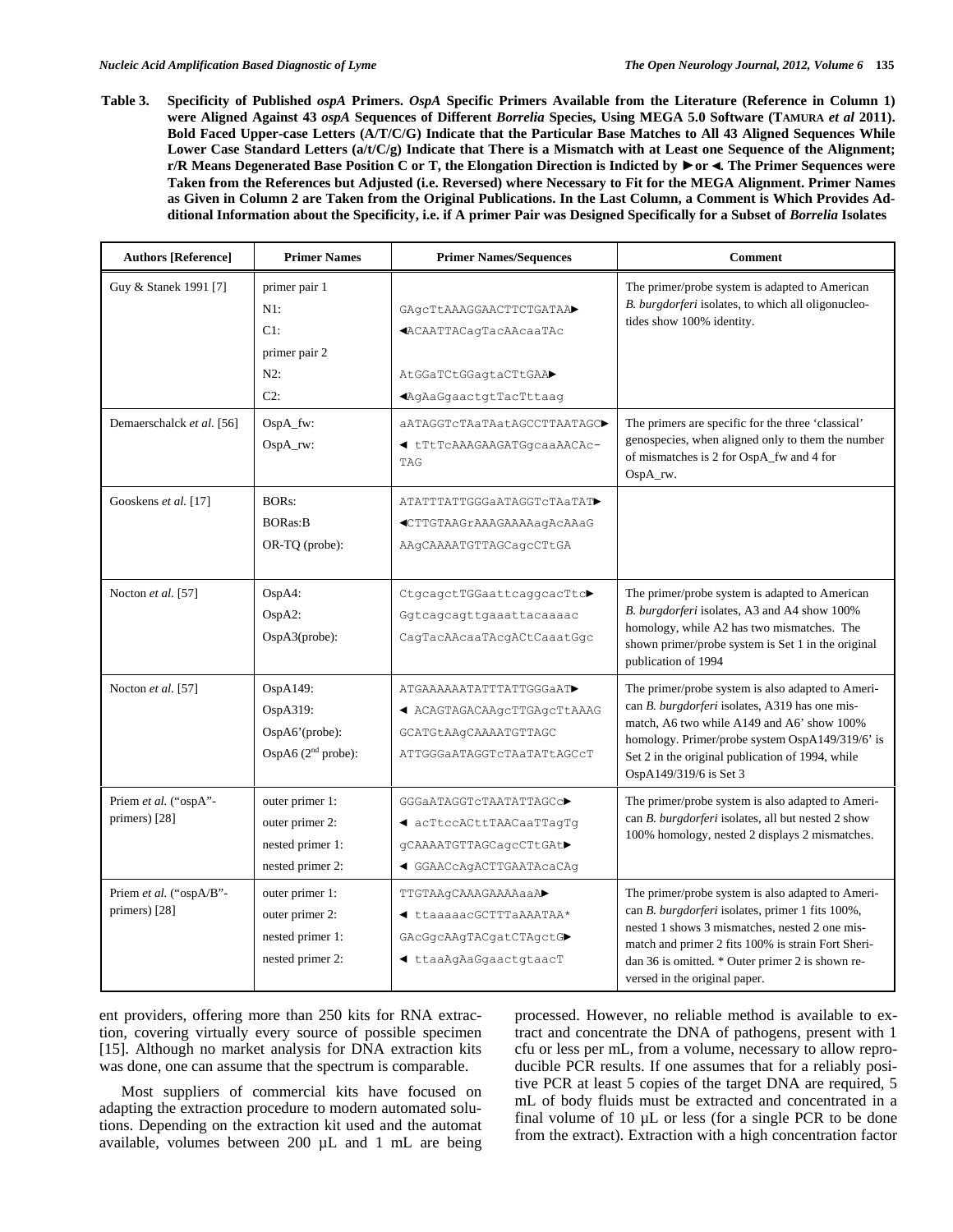(i.e. large starting amount and low extraction volume) can be done, but the lower the extraction volume the lower the extraction efficacy. Furthermore, such procedures cannot be adapted for automated extraction. However, in the routine laboratory, which processes a large number of nucleic acid extractions per working day, procedures are usually adapted to automation. If the starting material is blood, the final extract will have as much of human DNA that amplification of the target DNA, even if present in sufficient amounts, is likely being inhibited by the presence of the vast amount of human DNA.

 Assuming a detection limit of 5 genomes per PCR (single copy target) and a cfu load of 25 genomes per mL, a standard extraction using column based technology would start with 200 µL of starting material (5 genomes) eluted in 100 µL (giving a final concentration of 1 genome per  $20 \mu L$ ). Standard applications in an amplification volume of 50 µL usually run with 5 µL of extract and must therefore lead to a negative result. If one would instead use a starting volume of 5 mL (125 genomes), and extract in 25 µL the final concentration would be 5 genomes per µL and a standard PCR would result in amplification, even of a single copy gene. This theoretical calculation assumes an extraction efficacy of 100%, which is not realistic. In case, a high cfu load is present in an infected tissue or an organ, standardized protocols, even with starting volumes of 200 µL are sufficient. The available literature about PCR assays for the detection of *Borrelia* from cerebrospinal fluids, synovial fluids or urines highlights the necessity of using large volumes for extraction in order to increase the sensitivity of PCR.

# **LOW AMOUNTS OF DNA IN LIQUID SAMPLES AND NECESSITY TO USE LARGER VOLUMES FOR EX-TRACTION**

SCHMIDT *et al.* (1996) [41] used large amounts of urine volume for the detection of *Borrelia* DNA (targeting the flagellin gene in a heminested approach). Starting with 8 mL of urine, concentration of a factor 13 was achieved by dissolving the pellet after centrifugation in 600 µL PBS. A further up concentration of a factor 6 was than achieved by a second centrifugation step after which the pellet was dissolved in a volume of 50  $\mu$ L. This was mixed with an equal volume of Chelex-100 and 10  $\mu$ L of the resulting supernatant were used for PCR. The limit of detection when using a nested PCR approach (25 cycles first PCR, followed by 35 cycles of the second PCR) was less than 5 genomes per PCR, equaling 50 borrelia in the original 8 mL urine volume. The extraction protocol was modified later on [38, 45] (DNAzol, starting with 10 mL of urine, the pellet being resuspended in 1 mL, than recentrifuged, and resuspended in 100 µL). Using the same primers as in [41] the limit of detection was also found to be 5 genomes per PCR. Positive results were only obtained after DNA preparation with DNAzol (10 mL starting volume) but not with other methods tested (such as QIAGEN columns, which use 0.2 mL as starting volume). In a subsequent work, the group further analyzed the problem of low DNA amounts in liquid samples by again using urine and demonstrated that a one-step real-time PCR assay for the detection of the *Borrelia* flagellin gene was less sensitive when compared to a nested PCR protocol [46]. While the nested protocol yielded positive PCR results with as low as five *Borrelia* genomes per PCR, the one-step real-time protocol was found to be positive reproducibly, when 50 to 100 genomes (DNAzol extraction) or 500 genomes (QIAamp and Roche extraction kits) were present per PCR (results from spiked urines).

 Large volumes of urine (10 - 50 mL) and synovial fluids (1 - 10 mL) were used in another study [28]. Following centrifugation the resulting pellet was washed and subsequently used for an alkaline lysis method. Applying this large volume DNA extraction method to samples obtained from patients with Lyme arthritis and Lyme neuroborreliosis, diagnostic sensitivities of 91% and 87% could be achieved. These high rates of sensitivity can be explained by the use of two types of specimen per patient (synovial fluid/urine or CSF/urine) and the use of two different PCR assays. Consequently, when using low volumes of sample material, the diagnostic sensitivity of PCR was found to be low. ZBINDEN and colleagues (1994) [47] reported two out of twelve patients being positive by PCR when using 50 µL of CSF for DNA extraction.

 CERAR *et al.* (2008) [48] amplified DNA from 11.9% of 135 blood- and of 15.4% of 156 CSF-samples obtained from patients with Lyme neuroborreliosis, suscpected LNB and other clinical diagnosis. Two nested PCR assays were used, one, targeting the *rrf*-*rrl* intergenic region (also known as 5S/23S intergenic region) [10, 11], the other one targeting the *ospA* gene of predominantly American *Borrelia* isolates [7]. Ten of 48 (21%) CSF-samples of patients with neuroborreliosis yielded a positive PCR result in at least one of both PCR assays. For the *rrf*-*rrl* region, the authors cited a previous work [11]. However, since in [11] only a normal, i.e. not a nested PCR was published, the nature of the outer primer pair (SPA1/SPA2) in the later work [48] remains obscure. The authors concluded, that the detection of *Borrelia* DNA (or RNA) from clinical specimens is far from being standardized. Since real-time assays become more and more a standard procedure, the MIQE guidelines [49] provide a good basis for the future development and publication of these assays.

## **STANDARDIZATION IS OBLIGATE**

 The examples discussed above illustrate that the absolute necessity for having a reliable method for nucleic acid amplification techniques (which includes the type or suitable starting material, processing of large volumes if necessary, extraction process, sufficiently validated and accepted primer/probe systems, and finally the amplification and detection), in order to provide unambiguous diagnostic results. That this is not wishful thinking documents the PCR for detecting HIV RNA in patients' blood plasma [16]. Following optimization, two assays define nowadays the standard, reaching a limit of detection of below 40 genomes per mL. The development of such assays needs the engagement of partners from industry. Validation of such (commercialized) assays need clear disease and case definition criteria, meaning, that such assays are perhaps limited to a subset of patients. However, without standardized and rigorously validated PCR assays, the discussion on the necessity of compulsory reporting is obsolete, since reliable reporting of disease cases not only needs an accepted clinical case defini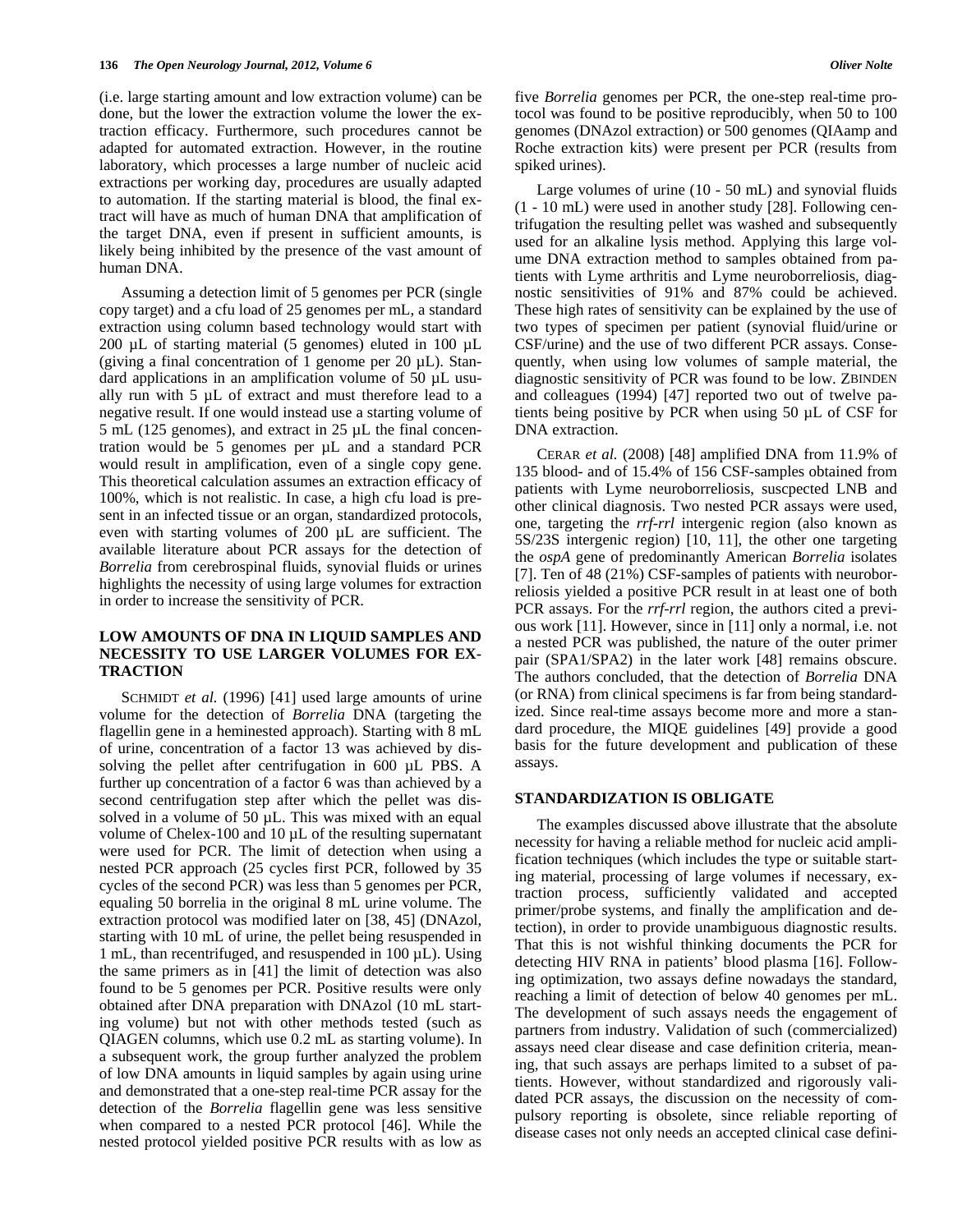tion but also an accepted and validated process of direct pathogen detection (either culture or nucleic acid amplification).

 Why further is standardization of PCR as a direct detection method for *Borrelia* DNA important?

## **RE-IMBURSEMENT SYSTEM (GERMANY)**

 The following is specific for German patients, only. Detection of *Borrelia* DNA is not subject of reimbursement by the public healthcare insurance provider (collectively named 'statutory health insurance fund', abbreviated SHIF for the remainder of the paper) in Germany. If a patient suffers symptoms of disease, specific for borrelosis, a basic serology (i.e. ELSIA) is reimbursed. If the ELSIA is positive, a conformational test (i.e. Western- or immunoblot) is also reimbursed. Also part of the reimbursement system is the culture of the spirochetes. The overall amount of money granted by the reimbursement system does not cover, however, even the cost of the culture material. If a *Borrelia*-PCR is requested or necessary, however, this has to be paid for by the patient itself. SHIF in Germany takes care for about 70 million people.

 For parameters, not yet part of the reimbursement system of the SHIF, a complex routine exists to enable medical progress to be made accessible for those, not being privately insured. If, however, a specific laboratory parameter (usually termed 'patient relevant innovation' or 'medical innovation') is found to be useful by companies, developing novel diagnostics or by medical or scientific associations, these stakeholders are allowed to propose this 'innovation' (by submitting a detailed application) to the so-called "National Association of Statutory Health Insurance Physicians" (German: Kassenärztliche Bundesvereinigung" –  $KBV<sup>1</sup>$  $KBV<sup>1</sup>$  $KBV<sup>1</sup>$ ), which, in turn performs a rigorous check of the application [50]. If the proposed innovative parameter is found to be important and the application fulfills all criteria, the KBV may than apply for a consultancy claim at the G-BA (The German Health Care System and the Federal Joint Committee, German: Der Gemeinsame Bundesausschuss). The G-BA will than follow a complex routine process to decide whether an innovative parameter can be accepted as benefit for the catalogue of the SHIF. The KBV, which receives the applications for novel or innovative parameters, has published a guideline about the minimum information needed, to submit the application and provides some examples of the necessary information (SCHIFFNER R. Criteria used by the KBV-innovation service for decision on proposals of medical, non-pharmaceutical innovations to the German Federal Joint Committee (G-BA). 2008; Poster T-117 http://www.kbv.de/veranstaltungen/ innovationsservice.html (download page for accessing the poster; last accessed: July  $16^{th}$  2011)).

 For the current paper the above outlined procedure to include improvements in medical diagnostics in the catalog of benefits illustrates that only highly standardized and rigorously validated PCR procedures may have a chance of success. Therefore, every effort must be undertaken, to improve PCR performance with the goal to have accepted

methods available which allow for reproducible results. The results generated with such standardized and accepted methods need to match the clinical diagnosis. With respect to this, clear criteria are also required to classify whether a given clinical specimen such a CSF is suitable for PCR diagnosis (i.e. sufficient volume of body fluid or size of biopsy, adherence to pre-analytical procedures including time of and conditions during transportation). These criteria exist in principle and clinicians as well as laboratories are advised to use them appropriately.

## **COMPULSORY REPORTING OF CASES**

 In the European Community, only a few countries have implemented compulsory reporting for Lyme-disease cases [19]. In Germany, borreliosis is a notifiable disease in five of 16 states; another two states are prepared to start notification. Some organizations in Germany favor a general reporting system. However, clear criteria are required in order to implement an effective reporting. There should be an effective measurement to discriminate between cases which might be a borreliosis (but, in fact, are a different disease, presenting with similar symptoms – and requiring different treatment) and those which are true cases. For the occurrence of an erythema migrans following tick bite being an accepted case definition criterion, reporting and coverage of Lyme disease epidemiology could by enhanced by an optional (!) *B. burgdorferi* PCR from the erythematous lesion. PCR confirmation would lead to a much higher quality of the reporting data and would provide important improvements in case management, since PCR enables the fast and reliable identification of the genospecies involved. An ultimate necessity of such a PCR supported reporting system would be, however, a standardized and validated amplification assay.

## **CONCLUSION**

 Without doubt NAAT for the detection of *Borrelia* genetic material in clinical specimens is a highly important diagnostic tool to aid the clinician or general practitioner/office physician in finding or ensuring a definite diagnosis of LB/LD in the suffering patient. Due to the lack of commercially available and sufficiently validated assays, many different PCR protocols are in use. While each published protocol may have its benefit for a specific patient population, a rigorously validated and standardized PCR assay is needed in order to face the actual challenges in diagnosing vector borne infectious diseases. Currently, caution is required when choosing a PCR protocol from the published ones, since – as shown for the *ospA* targeting PCRs – some primers may only detect a subset of the known *B. burgdorferi* strains. An *ospA* PCR with primers designed on older *B. burgdorferi* s.s. *ospA* sequences may be sufficiently specific when used in the US but not in Europe.

 While standardization is required regarding the optimal volume of a liquid or solid clinical specimen (i.e. what is the minimal/optimal volume of CSF, urine, tissue to be processed) the Standardization in nucleic acid extraction (i.e. optimization to automated solutions) has not necessarily contributed to better diagnostics. Since automated formats often use comparatively small volumes of specimen to start with (typically 200  $\mu$ L), the low cfu load of *Borrelia* in clini-

<span id="page-8-0"></span><sup>&</sup>lt;sup>1</sup> for an English summary about this association please go http://www.kbv.de/78.html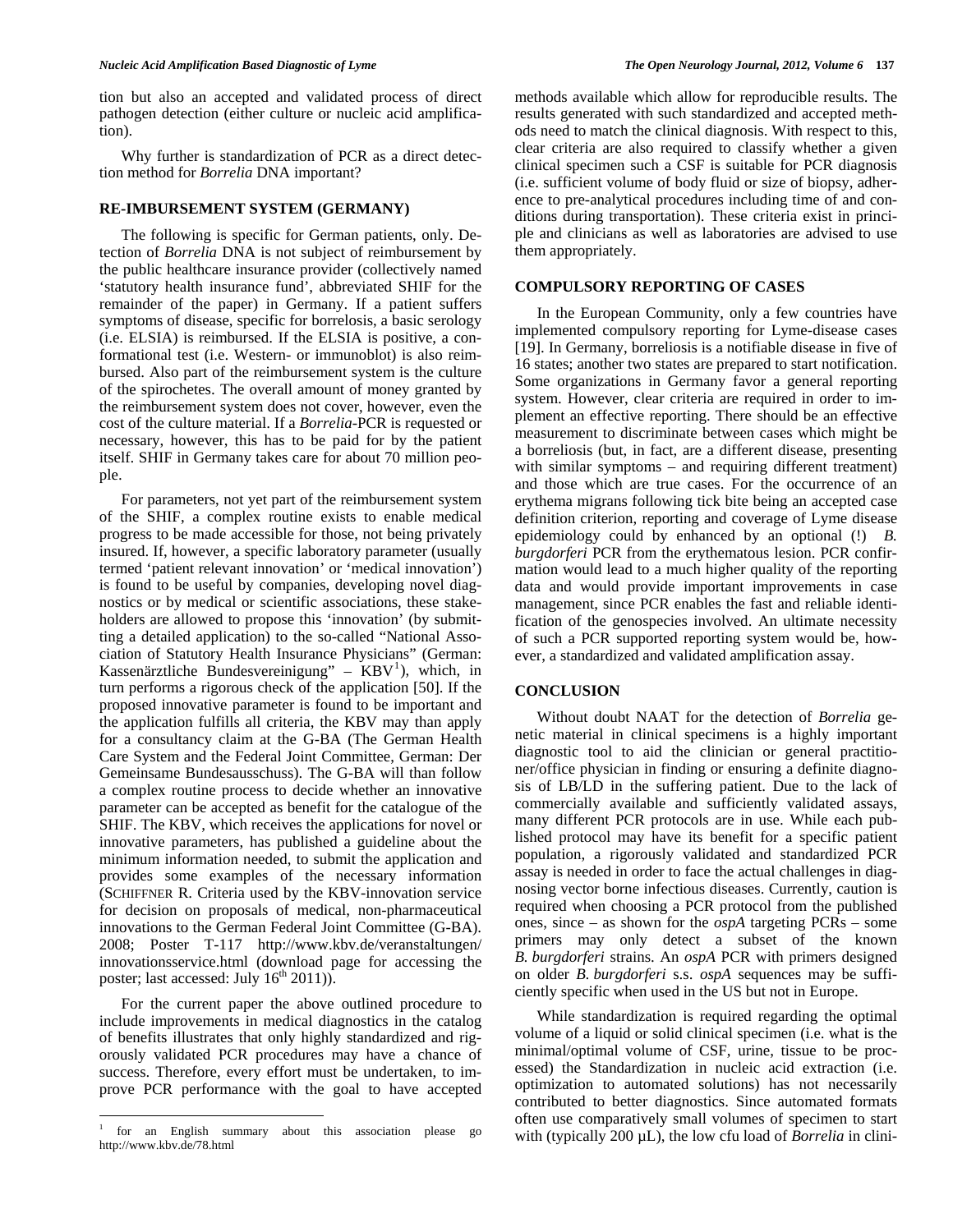cal specimens might make larger volumes necessary (minimum 1 mL, up to 10 or more mL for urine).

 A couple of different micro-organisms are harbored by ticks and many of them may be principally transmitted during tick bite. Although *B. burgdorferi* is the best studied among these organisms, some other may also cause disease, probably with symptoms similar to those seen in LB/LD patients. However; in order to provide the most appropriate treatment for the patient, an accurate diagnosis is needed. While so-called co-infecting or co-transmitted microorganisms become increasingly appreciated, robust laboratory procedures are required to allow the reliable (and reproducible) detection of the DNA (or RNA) of the infecting micro-organism.

 Of particular interest is the novel concept of combining classical PCR on multiple loci with electrospray ionization mass spectrometry (PCR/ESI-MS) [51, 52]. This PCR is currently being commercialized, although as a vector-borne assay, only, but may provide a sensitive and specific PCR method for use in human diagnostics in the near future. Subsequent work by the same group aims on detecting and identifying *Borrelia* directly from blood of patients with erythema migrans (ESHOO M, CROWDER C., ROUNDS M, MATHEWS H, SOLOSKI M, SCHWARZWALDER A, SCHUTZER S, AUCOTT J (2011): Conference abstract O358: "Direct detection of early Lyme borreliosis from whole blood". 21<sup>st</sup> European Congress of Clinical Microbiology and Infectious Diseases –  $27<sup>th</sup>$  International Congress of Chemotherapy, May  $7<sup>th</sup> - May 10<sup>th</sup> 2011$ , Milan, Italy).

 Novel PCR assays, commercial or not, should have been assessed for their clinical and analytical sensitivity and specificity before being used in routine diagnostics. With advanced molecular assays at hand and in companion to clinical diagnostics, robust case definition criteria of acute disease should become accepted, which in turn should allow high quality compulsory reporting.

# **CONFLICT OF INTEREST**

 The authors confirm that this article content has no conflicts of interest.

#### **ACKNOWLEDGEMENT**

None declared.

#### **REFERENCES**

- [1] Feldmann H. Truly emerging a new disease caused by a novel virus. N Engl J Med 2011; 364: 1561-3
- [2] Yu XJ, Liang MF, Zhang SY, *et al*. Fever with thrombocytopenia associated with a novel bunyavirus in China. N Engl J Med 2011; 364: 1523-32
- [3] Larson MA, Griep MA, Bressani R, Chintakayala K, Soultanas P, Hinrichs SH. Class-specific restrictions define primase interactions with DNA template and replicative helicase. Nucleic Acids Res 2010; 38: 7167-78
- [4] Saiki RK, Scharf S, Faloona F, *et al*. Enzymatic amplification of beta-globin genomic sequences and restriction site analysis for diagnosis of sickle cell anemia. Science 1985; 230:1350-4
- [5] Mullis KB, Faloona FA. Specific synthesis of DNA *in vitro via* a polymerase-catalyzed chain reaction. Methods Enzymol 1987; 155: 335-50.
- [6] Rosa PA, Schwan TG. A specific and sensitive assay for the Lyme disease spirochete *Borrelia burgdorferi* using the polymerase chain reaction. J Infect Dis 1989; 160: 1018-29
- [7] Guy EC, Stanek G. Detection of *Borrelia burgdorferi* in patients with Lyme disease by the polymerase chain reaction. J Clin Pathol 1991; 44: 610-1
- [8] Keller TL, Halperin JJ, Whitman M. PCR detection of *Borrelia burgdorferi* DNA in cerebrospinal fluid of Lyme neuroborreliosis patients. Neurology 1992; 42: 32-42
- [9] Persing DH, Rutledge BJ, Rys PN, *et al*. Target imbalance: disparity of *Borrelia burgdorferi* genetic material in synovial fluid from Lyme arthritis patients. J Infect Dis 1994; 169: 668-72
- [10] Schwartz I, Wormser GP, Schwartz JJ, *et al*. Diagnosis of early Lyme disease by polymerase chain reaction amplification and culture of skin biopsies from erythema migrans lesions. J Clin Microbiol 1992; 30: 3082-8
- [11] Postic D, Assous MV, Grimont PAD, Baranton G. Diversity of *Borrelia burgdorferi sensu lato* evidenced by restriction fragment length polymorphism of rrf (5S)-rrl (23s) intergenic spacer amplicons. Int J Syst Bacteriol 1994; 44: 743-52
- [12] Lebech A-M, Hansen K. Detection of *Borrelia burgdorferi* DNA in urine samples and cerebrospinal fluid samples from patients with early and late Lyme neuroborreliosis by polymerase chain reaction. J Clin Microbiol 1992; 30: 1646-53
- [13] Rosa PA, Hogan D, Schwan TG. Polymerase chain reaction analyses identify two distinct classes of *Borrelia burgdorferi*. J Clin Microbiol 1991; 29: 524-32
- [14] Goodman JL, Jurkovich P, Kramber JM, Johnson RC. Molecular detection of persistent *Borrelia burgdorferi* in the urine of patients with active Lyme disease. Infect Immun 1991; 59: 269-78
- [15] Anonymous. Produktübersicht RNA Isolierung. Laborjournal 2010; 5: 57-64
- [16] Sloma CR, Germer JJ, Gerads TM, *et al*. Comparison of the Abbott realtime human immunodeficiency virus type 1 (HIV-1) assay to the Cobas AmpliPrep/Cobas Taqman HIV-1 test: workflow, reliability, and direct costs. J Clin Microbiol 2009; 47: 889-95
- [17] Gooskens J, Templeton KE, Claas EC, van Dam AP. Evaluation of an internally controlled real-time PCR targeting the ospA gene for detection of *Borrelia burgdorferi sensu lato* DNA in cerebrospinal fluid. Clin Microbiol Infect 2006; 12: 894-900
- [18] Nocton JJ, Bloom BJ, Rutledge BJ, *et al*. Detection of *Borrelia burgdorferi* DNA by polymerase chain reaction in cerebrospinal fluid in Lyme neuroborreliose. J Infect Dis 1996; 174: 623-7
- [19] Lindgren E, Jaenson TGT. Lyme borreliosis in Europe: influences of climate and climate change, epidemiology, ecology and adaptation measures. WHO Europe. EU/04/5046250, WHOLIS no.: E89522 2006 Available: http://www.euro.who.int/en/what-wepublish
- [20] Satz N. Klinik der Lyme-Borreliose. 3<sup>rd</sup> ed. Bern: Verlag Hans Huber 2010
- [21] Euzéby JP. List of Prokaryotic names with Standing in Nomenclature. 2011 (Available: http://www.bacterio.cict.fr/ [last Accessed: July  $14^{\text{th}}$  2011].
- [22] Margos G, Vollmer SA, Cornet M, *et al*. A new *Borrelia* species defined by multilocus sequence analysis of housekeeping genes. Appl Environ Microbiol 2009; 75: 5410-6
- [23] Rudenko N, Golovchenko M, Lin T, Gao L, Grubhoffer L, Oliver Jr. JH. Delineation of a new species of the *Borrelia burgdorferi sensu lato* complex, *Borrelia americana* sp.nov. J Clin Microbiol 2009; 47: 3875-80
- [24] Rudenko N, Golovchenko M, Lin T, Gao L, Grubhoffer L, Oliver Jr. JH. *Borrelia carolinensis* sp. nov., a novel species of the *Borrelia burgdorferi sensu lato* complex isolated from rodents and a tick from the south-eastern USA. Int J Syst Evol Microbiol 2010; 61: 381-3
- [25] Stanek G, Reiter M. The expanding Lyme *Borrelia* complex- clinical significance of genomic species? Clin Microbiol Infect 2011; 17: 487-93
- [26] Molloy PJ, Persing DH, Berardi VP. False-positive results of PCR testing for Lyme disease. Clin Infect Dis 2001; 33: 412-3
- [27] Patel R, Grogg KL, Edwards WD, Wright AJ, Schwenk NM. Death from inappropriate therapy for Lyme disease. Clin Infect Dis 2000; 31: 1107-9
- [28] Priem S, Rittig MG, Kamradt T, Burmester GR, Krause A. An optimized PCR leads to rapid and highly sensitive detection of *Bor-*